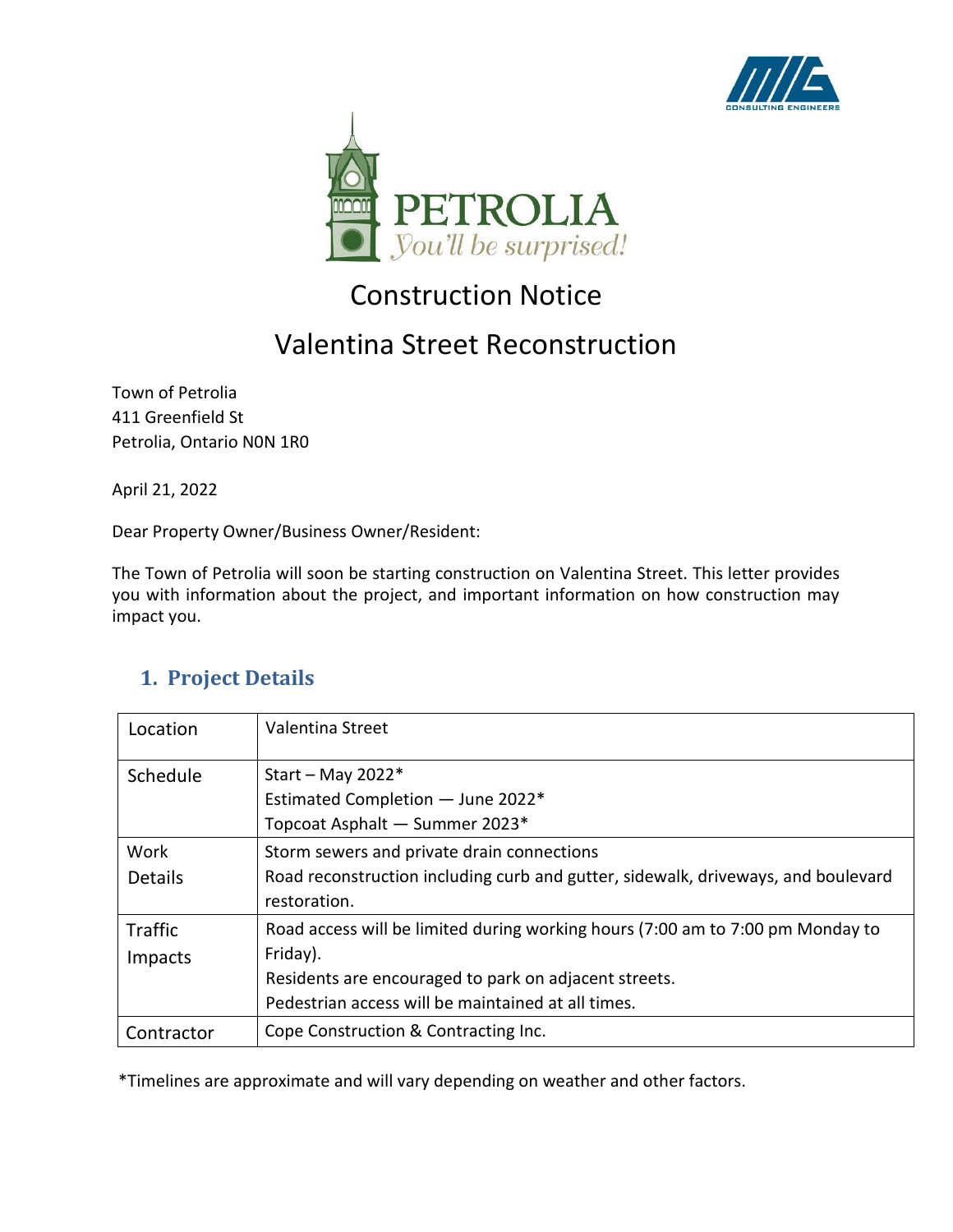

### **2. Project Map**



### **3. How Will Construction Impact You?**

You may experience dust, noise, service interruptions and other inconveniences. The Town will make efforts to reduce the impacts. We appreciate your cooperation and patience.

**Working Hours:** Work will typically take place from 7:00 a.m. to 7:00 p.m., Monday to Friday. In some extenuating circumstances work may need to occur outside of these typical hours to accommodate the completion of the project within the established schedule and to minimize the impacts of the work.

**Building and Pedestrian Access:** Pedestrian access will be maintained to allow access to all buildings during construction. The contractor will notify you of any temporary restrictions to access your building. Residents are encouraged to park on adjacent streets during working hours.

Precondition Survey: OZA Inspections Inc. will be on site to document the existing interior and exterior conditions of buildings within the construction area. A "Notice of Inspection" letter will be mailed separately.